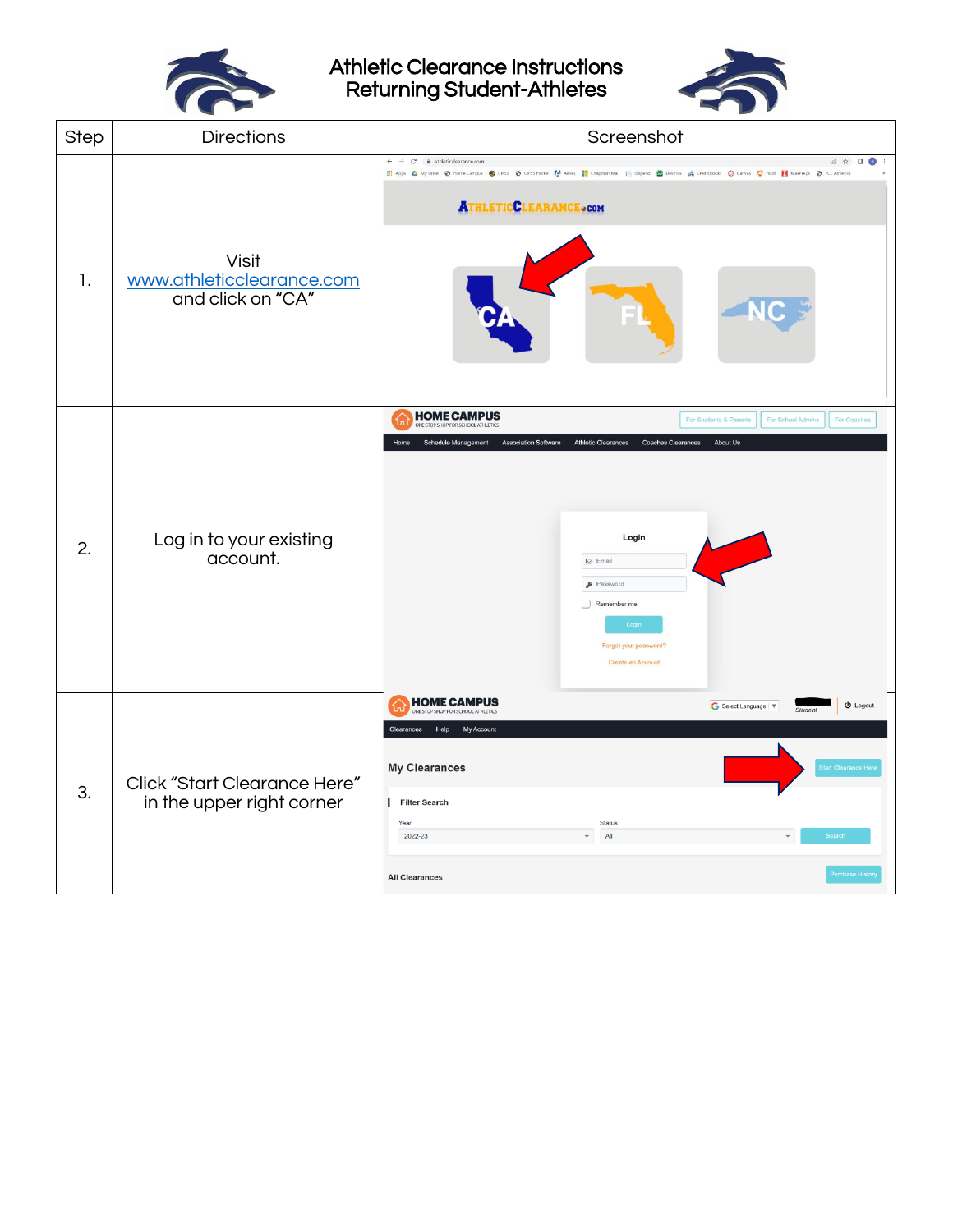| 4. | Under "School" start typing<br>"Northwood High School".<br>Once Northwood appears,<br>click on it. The address<br>should auto-fill. Click the<br>school year. Then add the<br>sport that your student plans<br>to participate in. If your<br>student plans to participate<br>in multiple sports, click "Add<br>New Sport" and continue to<br>add the sports that your<br>student will participate in.<br>Once completed, click "Next." | <b>Clearance - Setup</b><br>Choose which Year, School & Sport<br>School * 2<br>Northwood High School<br>x<br>Address<br>4515 Portola Pkwy Irvine, California 92<br>Year *<br>2022-23<br>Sport * (If you are a multiple sport athlete click<br>"Add New Sport")<br>Soccer, Girls<br>Sport *<br>Track & Field, Girls<br><b>Add New Sport   Remove Sport</b><br><b>Next</b>                                                                                                                                                                                                                                                                                                                                                                                                                                                                       |
|----|----------------------------------------------------------------------------------------------------------------------------------------------------------------------------------------------------------------------------------------------------------------------------------------------------------------------------------------------------------------------------------------------------------------------------------------|------------------------------------------------------------------------------------------------------------------------------------------------------------------------------------------------------------------------------------------------------------------------------------------------------------------------------------------------------------------------------------------------------------------------------------------------------------------------------------------------------------------------------------------------------------------------------------------------------------------------------------------------------------------------------------------------------------------------------------------------------------------------------------------------------------------------------------------------|
| 5. | Enter in the information<br>about your student. Once the<br>information is completed,<br>choose "Save and Continue".                                                                                                                                                                                                                                                                                                                   | Year<br><b>School</b><br><b>Sport</b><br>2022-23<br>Northwood High School<br>Soccer, Girls; Track & Field, Girls<br><b>Student</b><br>Parent/Guardian<br>Medical<br><b>Additional Questions</b><br>Signatures<br>Files<br>Confirmation<br><b>Choose Existing Student</b><br>Select<br><b>First Name</b><br>Is the Student Covered by Insurance?'<br>Select<br>$\overline{\phantom{a}}$<br><b>Last Name</b><br><b>Primary Physician/Family Doctor *</b><br>N/A<br><b>Grade</b><br>Select<br>$\overline{\mathbf v}$<br><b>Physician Phone #</b><br>Date of Birth<br>Day<br>Month<br>Yea<br><b>Preferred Hospital</b><br>Please enter the preffered hospital you would like your student to be<br>Student ID<br>transported to in the case of an emergency. The field is required; it cannot be<br>left blank. If none, enter "Nearest Hospital". |
| 6. |                                                                                                                                                                                                                                                                                                                                                                                                                                        | Next you will complete the parent/legal guardian information. If only one parent/guardian,<br>then click the orange swiper next to "Parent/Guardian #2" to turn it off. The emergency<br>contact information must be someone other than a parent. Once completed, click "Save and<br>Continue".                                                                                                                                                                                                                                                                                                                                                                                                                                                                                                                                                |
| 7. |                                                                                                                                                                                                                                                                                                                                                                                                                                        | The next step is filling out the medical history section by answering "yes" or "no" to the<br>conditions that apply. If "yes", you may be prompted to provide additional explanations. At<br>the bottom of this page you can download a <b>blank physical form</b> that must be completed by<br>a healthcare provider if you do not already have one. Click "Save and Continue".                                                                                                                                                                                                                                                                                                                                                                                                                                                               |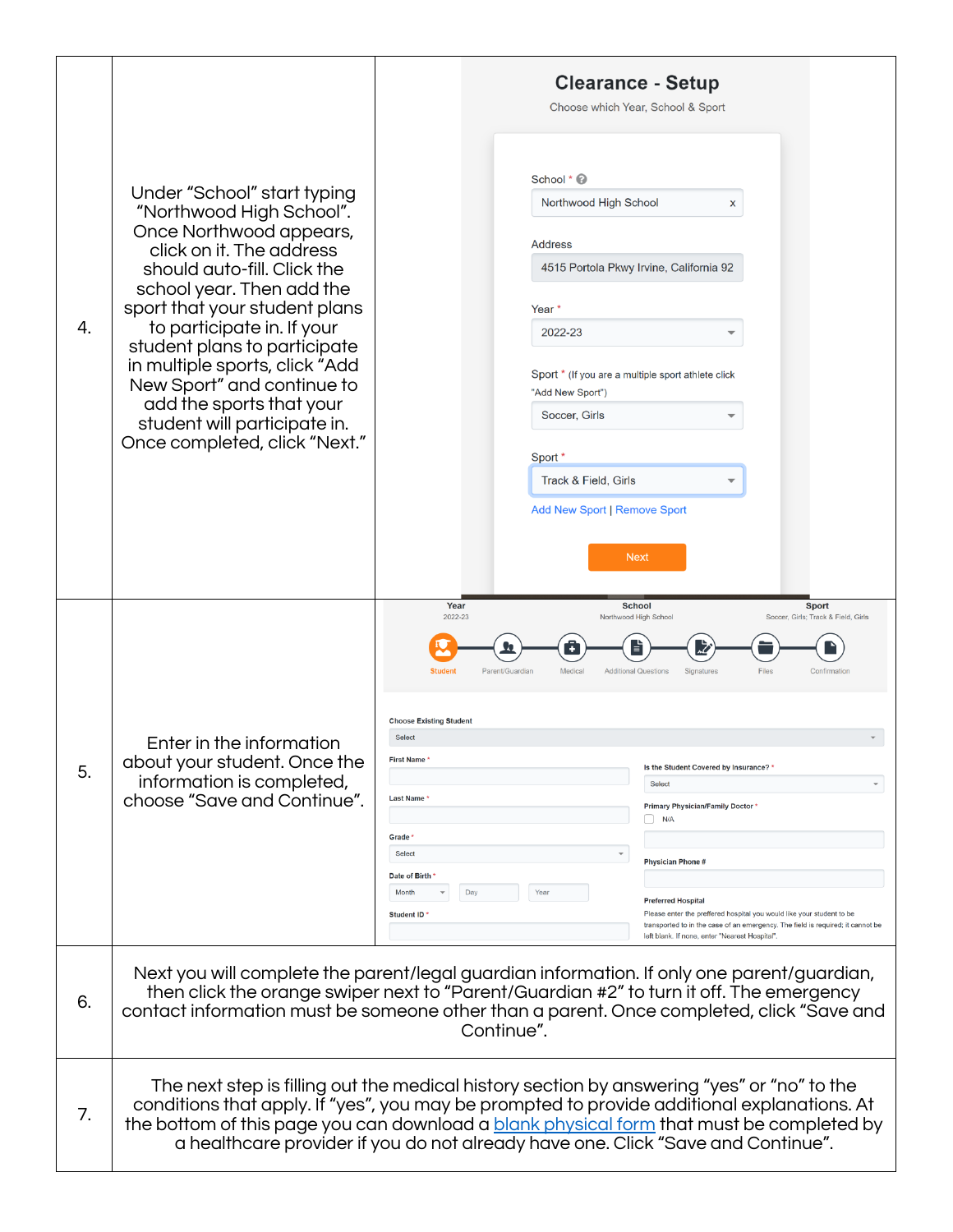| 8.  | The next section has 2 additional questions. The shirt size may be shared with coaches who<br>wish to purchase athlete gear for their athletes. Please answer both questions then click<br>"Save and Continue".                                                                                                                                                                                                                                                                                                                                                                                                                                                                                                                                                                                                  |                                                                                                                                                                                                                                                                                                                                                                                                                                                                                                                                                                                                                                                                                                                                                                                                                                                                                                                                                                                                                                                                                              |  |
|-----|------------------------------------------------------------------------------------------------------------------------------------------------------------------------------------------------------------------------------------------------------------------------------------------------------------------------------------------------------------------------------------------------------------------------------------------------------------------------------------------------------------------------------------------------------------------------------------------------------------------------------------------------------------------------------------------------------------------------------------------------------------------------------------------------------------------|----------------------------------------------------------------------------------------------------------------------------------------------------------------------------------------------------------------------------------------------------------------------------------------------------------------------------------------------------------------------------------------------------------------------------------------------------------------------------------------------------------------------------------------------------------------------------------------------------------------------------------------------------------------------------------------------------------------------------------------------------------------------------------------------------------------------------------------------------------------------------------------------------------------------------------------------------------------------------------------------------------------------------------------------------------------------------------------------|--|
| 9.  | Next is the signatures<br>section. In this section both<br>the parent/guardian and the<br>student will need to read the<br>form(s) provided and type in<br>their name on the line<br>requesting an online<br>signature indicating that you<br>have read, understood, and<br>will adhere to the<br>corresponding text. Your<br>signature must be an exact<br>match to the information that<br>was entered on the Student<br>and Parent Information Page<br>or you will not be able to<br>continue past this page. If<br>you would like to download<br>any of the forms, please click<br>the arrow on the top right of<br>the document. If you would<br>like to print any of the forms,<br>please click the printer next<br>to the arrow. Once you have<br>completed the signatures,<br>click "Save and Continue". | Year<br><b>School</b><br>Sport<br>2022-23<br>Northwood High School<br>Soccer, Girls; Track & Field, Girls<br>Files<br>Studen<br>Parent/Guardian<br>Medical<br><b>Additional Questions</b><br><b>Signatures</b><br>Confirmation<br>If you would like to download the<br>forms, click the arrow to<br>CIF-SS Code<br>download, or the printer to print.<br>$\equiv$<br>$\ddot{\phantom{1}}$<br><b>Code of Ethics - Athletes</b><br>DO NOT SEND TO CIF SOUTHERN SECTION<br>A copy of this form must be kept on file in the athletic director's office at the local high schoo<br>stics is an integral part of the school's total educational program. All school activities, curricular and extra-<br>curricular, in the classroom and on the playing field, must be congruent with the school's stated goals and objectives<br>established for the intellectual, physical, social and moral development of its students. It is within this context that<br>the following Code of Ethics is presented<br>Required <sup>®</sup><br>Required '<br>Student signature here<br>Parent signature here |  |
| 10. | The physical form must be filled-out by the healthcare provider who is conducting the<br>physical. Physical forms are valid for 1 full year from the date of the exam. Once completed,<br>scan the physical form. Under "Physical Form" click the blue plus sign, then click "Browse" to<br>upload the completed physical form. If you need to add more than one file, you can click the<br>blue plus sign again to add another file.                                                                                                                                                                                                                                                                                                                                                                            |                                                                                                                                                                                                                                                                                                                                                                                                                                                                                                                                                                                                                                                                                                                                                                                                                                                                                                                                                                                                                                                                                              |  |
| 11. | Under "Proof of Insurance"<br>you must upload a photo of<br>your medical insurance card.<br>Then click "Save and<br>Continue".                                                                                                                                                                                                                                                                                                                                                                                                                                                                                                                                                                                                                                                                                   | Parent/Guardian<br>Medical<br><b>Additional Questions</b><br><b>Files</b><br>Student<br>Signatures<br>Confirmation<br><b>Files</b><br>Please upload the required forms for Sierra Wang. The following 3 forms need to be uploaded to their account:<br>· Up-to-date and completed physical form by a healthcare provider<br>· Photo of medical insurance card<br>· Signed confirmation page<br>Please note that physicals expire 1 year from the date signed by the healthcare provider.<br>Physical Form * (Download File)<br>Proof of Insurance "<br><b>Confirmation Page</b><br>G<br>Save and Continue<br>Previous                                                                                                                                                                                                                                                                                                                                                                                                                                                                        |  |